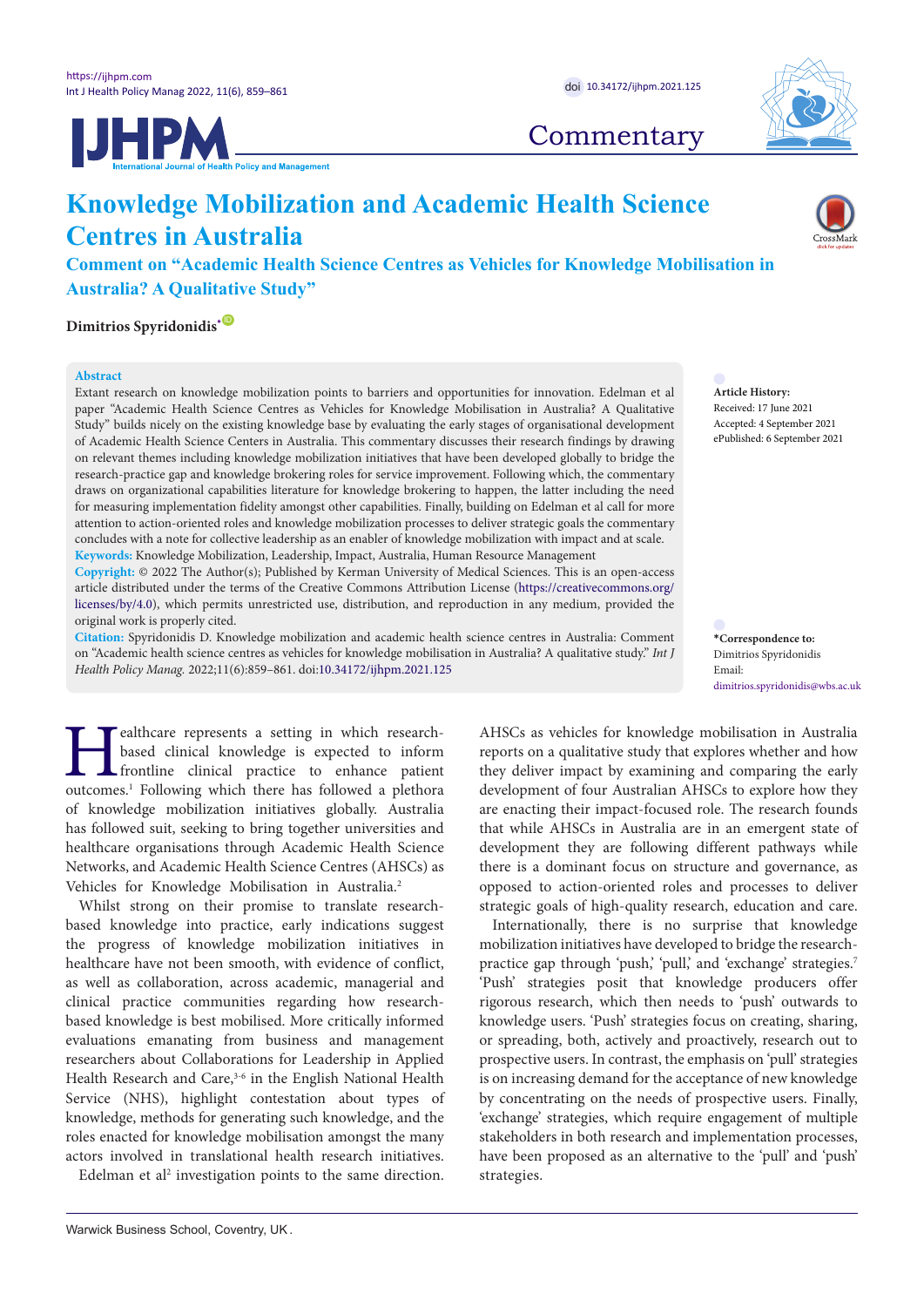Edelman et al suggest building research capacity and literacy among local clinicians and community was also described in one AHSC as a strategy to make research more responsive to community priorities. These priorities call attention to the importance of organizational systems and structures, such as financial and human resource management, organizational structures, organizational and systems governance, organizational cultures, and professional power, in shaping impact of academic research upon practice.<sup>6</sup> Edelman et al suggest shifting from researcher-led models to research co-produced. One panacea presented to enhance the effectiveness of research co-produced with academicpractitioner collaborations is the development of knowledge brokering roles to engage practitioners.<sup>8</sup> The practitioner's role as knowledge brokers should be allowed at all stages of the decision-making process so that the knowledge they hold is transformed and exploited. Their role as knowledge brokers in formal translational health research structures facilitates this. However, studies highlight knowledge brokers merely generate a 'ripple in the pond' in a healthcare system consisting of tens of thousands of professionals, and a myriad of health and social care organizations.<sup>9</sup> Even enthusiastic proponents of knowledge brokering, such as Rowley et al,<sup>9</sup> highlight that the divide between Universities and the NHS can stymie translation of research into practice. Following which, in healthcare systems, they argue there needs to be individual, group and organizational interest in translating research evidence, as well as incentives to participate for all concerned. To justify the time and commitment of those involved, there also need to be tangible outcomes that are valued alike by researchers and practitioners. There also needs to be incentives and opportunities for clinicians to participate in translational research. Research capacity building should take into account how human resource interventions, namely, performance management, job design, and training and development shape enactment of knowledge brokering roles by professionals.10 Resent research points to the role of human resource management practices that shape the dynamics of knowledge brokering for service improvement, in particular practitioners' perceptions of the effect of human resource practices upon their legitimacy and identity shape their attitudes and behavior toward knowledge brokering.10

Edelman et al found that the language of knowledge mobilisation was not generally used by interviewees. Most used the narrower concept of translation, referring predominantly to researcher-produced knowledge and its application in clinical contexts. It is necessary to remember that knowledge mobilization is not a rational linear process, nor is it a single decision or event, while acquiring knowledge is not the same as adopting it.11 Instead, critics argue, knowledge mobilization is more dynamic and reciprocal, and they emphasise a process of social interaction, meaning negotiation and exchange between research producers and users.<sup>6</sup>

Edelman et al found that establishing high-level governance structures concerned with ensuring adequate representation of participating partners to form a basis for effective collaboration was important. Those leading knowledge mobilization initiatives need to fully reflect what is working and why, for whom, what needs to be adapted as we scale up, and how we might glean resource for any potential scale up.<sup>12</sup> Balancing collaboration and competition between partners present a challenge, as does identifying appropriate ways to evaluate impact. Regarding innovation diffusion, evaluation of impact is most relevant, underpinned by organizational capabilities as they related to formal knowledge exchange mechanisms, such as written policies, procedures and manuals designed to facilitate transfer of codified knowledge, but also to environmental incentives that shape priorities. Evaluation of impact can be systematized by the formalization and routinization of organizational routines<sup>12</sup> including the social relationships between the organization and its external partners.12 What this means in essence is that an organization to develop impact it requires capabilities to recognise the value of new information, assimilate and apply it at scale. Overall, an organization with the ability to deliver impact, it is suggested, can handle knowledge stocks and flows better<sup>12</sup> is more pro-active in securing and embedding new and useable knowledge and produce a dynamic organizational capability, that is the ability to acquire and assimilate knowledge and the ability to put newly acquired knowledge into action within the organization through transformation (the development and piloting of an intervention) and exploitation (scaling up of that intervention). Effective knowledge mobilization programmes require the implementation of research into practice with fidelity, defined as the degree to which a programme is implemented as planned. It represents the quality and integrity of the interventions as conceived by the developers.<sup>13</sup> Programme fidelity contributes to an understanding of why some interventions can succeed in one context and fail in others). Implementation research posits that fidelity needs to be measured and documented carefully and reliably in order to increase confidence in implementation progress.<sup>13</sup> Business intelligence systems are important too but there is a need to go beyond information systems solutions, since for knowledge mobilisation data analysts within the organisation need to collaborate with managers and frontline clinicians to ensure service improvement is derived from robust data held within healthcare organisations and systems.<sup>12</sup>

Implementation research, however, has suggested several factors that may undermine strategies for measuring implementation fidelity. For example, clinicians may resist the use of standardized tools and outcome measures because they perceive measurement to be an unrealistic burden on their practice and that it is too far removed from their clinical realities.14 To this end it is welcoming to note that Edelman et al are making a call for action-oriented roles and processes to deliver strategic goals of knowledge mobilization, which often are ambiguous and contested processes<sup>6</sup> with interactions needing to allow for an understanding of how individuals and groups negotiate ambiguity, reach consensus and make sense of new knowledge. Knowledge mobilization can be identified as enacted across two broadly defined phases (local implementation and scale up), with leadership in the second phase moving away from a purely individualistic or heroic action towards enactment by diverse actors.15